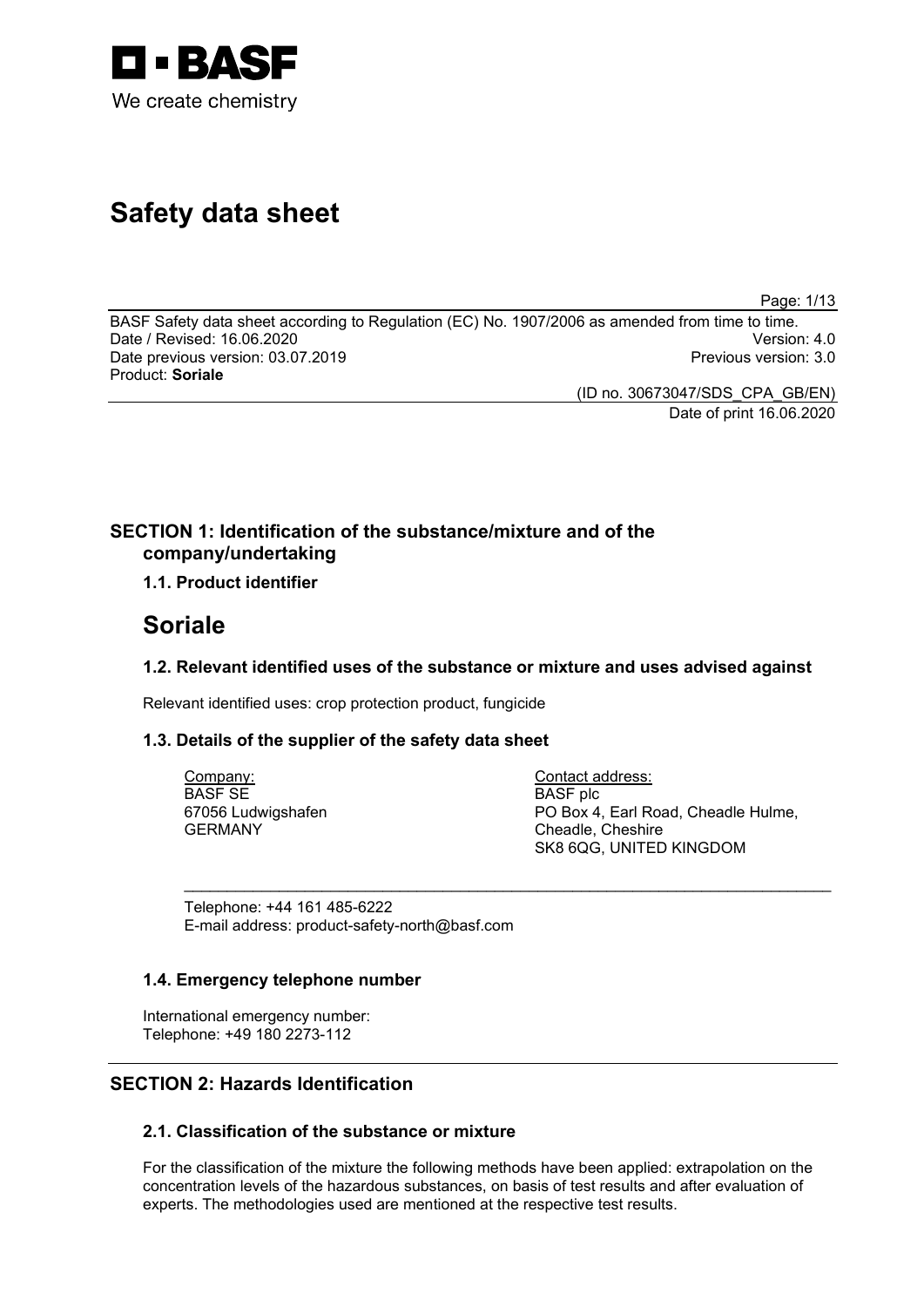BASF Safety data sheet according to Regulation (EC) No. 1907/2006 as amended from time to time. Date / Revised: 16.06.2020 Version: 4.0 Date previous version: 03.07.2019 Product: **Soriale**

> (ID no. 30673047/SDS\_CPA\_GB/EN) Date of print 16.06.2020

#### According to Regulation (EC) No 1272/2008 [CLP]

No need for classification according to GHS criteria for this product.

### **2.2. Label elements**

Globally Harmonized System (GHS) in accordance with UK regulations.

Hazard Statement:<br>EUH401

To avoid risks to human health and the environment, comply with the instructions for use.

Precautionary Statement:<br>| P101 P101 If medical advice is needed, have product container or label at hand.<br>P102 Seep out of reach of children. Keep out of reach of children.

The product does not require a hazard warning label in accordance with GHS criteria.

#### **2.3. Other hazards**

According to Regulation (EC) No 1272/2008 [CLP]

See section 12 - Results of PBT and vPvB assessment.

If applicable information is provided in this section on other hazards which do not result in classification but which may contribute to the overall hazards of the substance or mixture.

### **SECTION 3: Composition/Information on Ingredients**

#### **3.1. Substances**

Not applicable

### **3.2. Mixtures**

Chemical nature

crop protection product, fungicide, Soluble concentrate (SL)

Hazardous ingredients (GHS) according to Regulation (EC) No. 1272/2008

Does not contain any hazardous ingredients.

Page: 2/13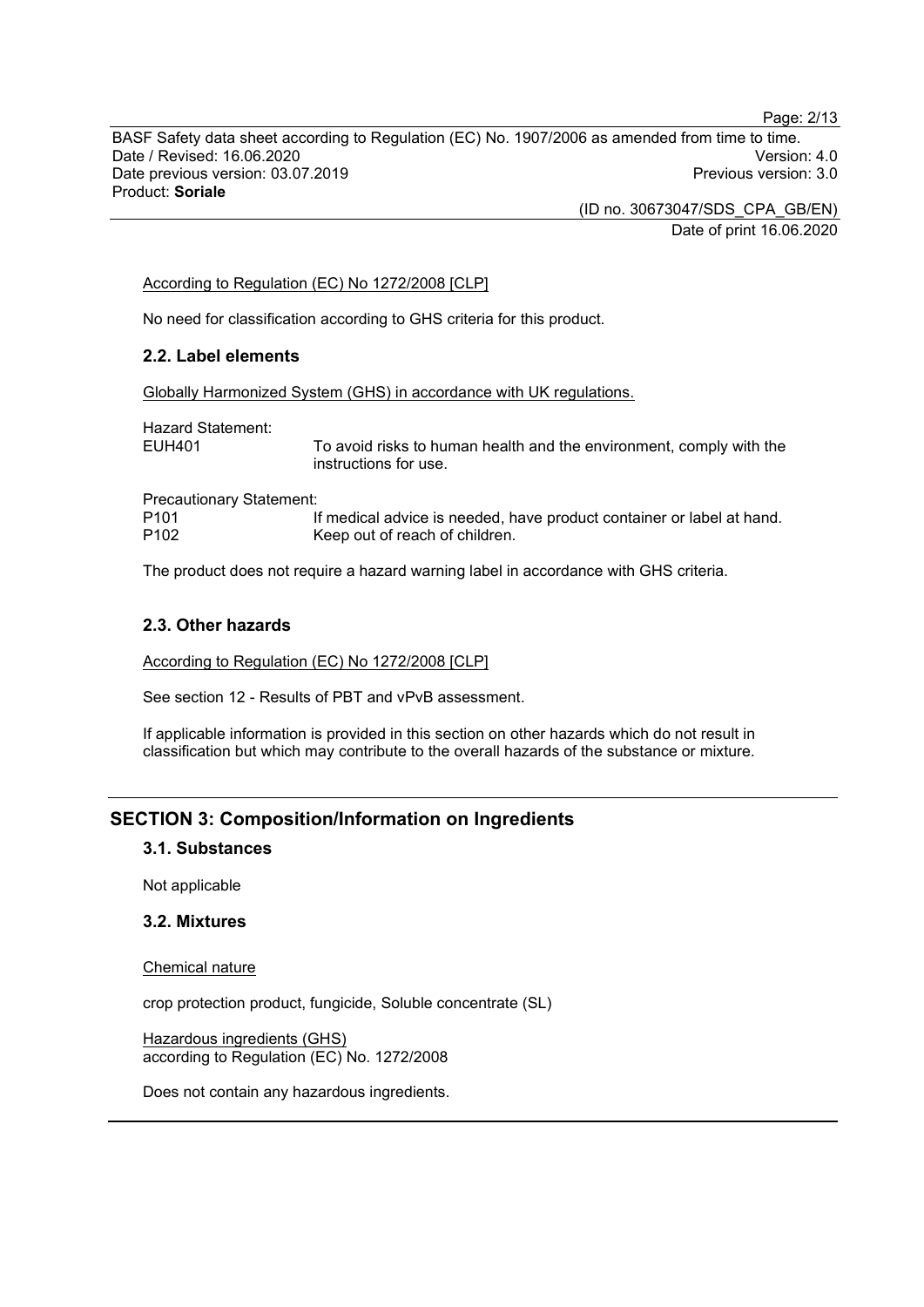Page: 3/13

BASF Safety data sheet according to Regulation (EC) No. 1907/2006 as amended from time to time. Date / Revised: 16.06.2020 Version: 4.0 Date previous version: 03.07.2019 Product: **Soriale**

> (ID no. 30673047/SDS\_CPA\_GB/EN) Date of print 16.06.2020

### **SECTION 4: First-Aid Measures**

### **4.1. Description of first aid measures**

Remove contaminated clothing.

Show container, label and/or safety data sheet to physician.

If inhaled: Keep patient calm, remove to fresh air.

On skin contact: Wash thoroughly with soap and water

On contact with eyes: Wash affected eyes for at least 15 minutes under running water with eyelids held open.

On ingestion:

Immediately rinse mouth and then drink 200-300 ml of water, seek medical attention. Do not induce vomiting unless told to by a poison control center or doctor.

#### **4.2. Most important symptoms and effects, both acute and delayed**

Symptoms: Information, i.e. additional information on symptoms and effects may be included in the GHS labeling phrases available in Section 2 and in the Toxicological assessments available in Section 11., (Further) symptoms and / or effects are not known so far

## **4.3. Indication of any immediate medical attention and special treatment needed**

Treatment: Symptomatic treatment (decontamination, vital functions).

### **SECTION 5: Fire-Fighting Measures**

#### **5.1. Extinguishing media**

Suitable extinguishing media: water spray, dry powder, foam, carbon dioxide

### **5.2. Special hazards arising from the substance or mixture**

carbon monoxide, Carbon dioxide, phosphorus oxides The substances/groups of substances mentioned can be released in case of fire.

### **5.3. Advice for fire-fighters**

Special protective equipment: Wear self-contained breathing apparatus and chemical-protective clothing.

Further information:

Collect contaminated extinguishing water separately, do not allow to reach sewage or effluent systems. Dispose of fire debris and contaminated extinguishing water in accordance with official regulations. In case of fire and/or explosion do not breathe fumes. Keep containers cool by spraying with water if exposed to fire.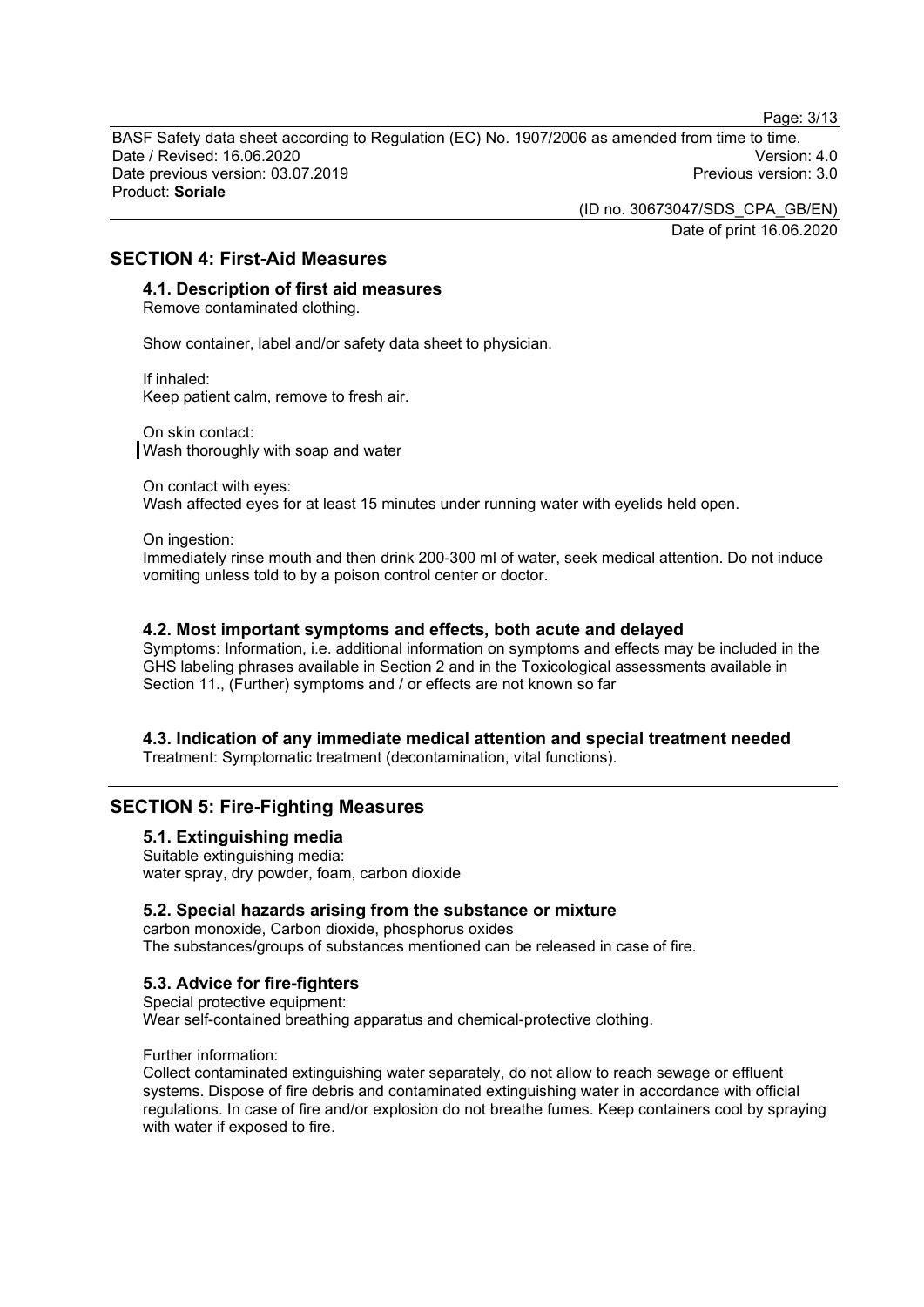Page: 4/13

BASF Safety data sheet according to Regulation (EC) No. 1907/2006 as amended from time to time. Date / Revised: 16.06.2020 Version: 4.0 Date previous version: 03.07.2019 Product: **Soriale**

> (ID no. 30673047/SDS\_CPA\_GB/EN) Date of print 16.06.2020

### **SECTION 6: Accidental Release Measures**

#### **6.1. Personal precautions, protective equipment and emergency procedures**

Do not breathe vapour/spray. Use personal protective clothing. Avoid contact with the skin, eyes and clothing.

#### **6.2. Environmental precautions**

Do not discharge into drains/surface waters/groundwater. Do not discharge into the subsoil/soil.

Do not allow contamination of public drains or surface or ground waters. Inform local water plc if spillage enters drains and the Environment Agency (England & Wales), the Scottish Environmental Protection Agency (Scotland), or the Environment and Heritage Service (Northern Ireland) if it enters surface or ground waters. Keep people and animals away.

#### **6.3. Methods and material for containment and cleaning up**

For small amounts: Pick up with suitable absorbent material (e.g. sand, sawdust, general-purpose binder, kieselguhr).

For large amounts: Dike spillage. Pump off product.

Dispose of absorbed material in accordance with regulations. Collect waste in suitable containers, which can be labeled and sealed. Clean contaminated floors and objects thoroughly with water and detergents, observing environmental regulations.

#### **6.4. Reference to other sections**

Information regarding exposure controls/personal protection and disposal considerations can be found in section 8 and 13.

### **SECTION 7: Handling and Storage**

#### **7.1. Precautions for safe handling**

No special measures necessary if stored and handled correctly. Ensure thorough ventilation of stores and work areas. When using do not eat, drink or smoke. Hands and/or face should be washed before breaks and at the end of the shift.

Protection against fire and explosion:

No special precautions necessary. The substance/product is non-combustible. Product is not explosive.

### **7.2. Conditions for safe storage, including any incompatibilities**

Segregate from foods and animal feeds. Further information on storage conditions: Keep away from heat. Protect from direct sunlight.

#### **7.3. Specific end use(s)**

For the relevant identified use(s) listed in Section 1 the advice mentioned in this section 7 is to be observed.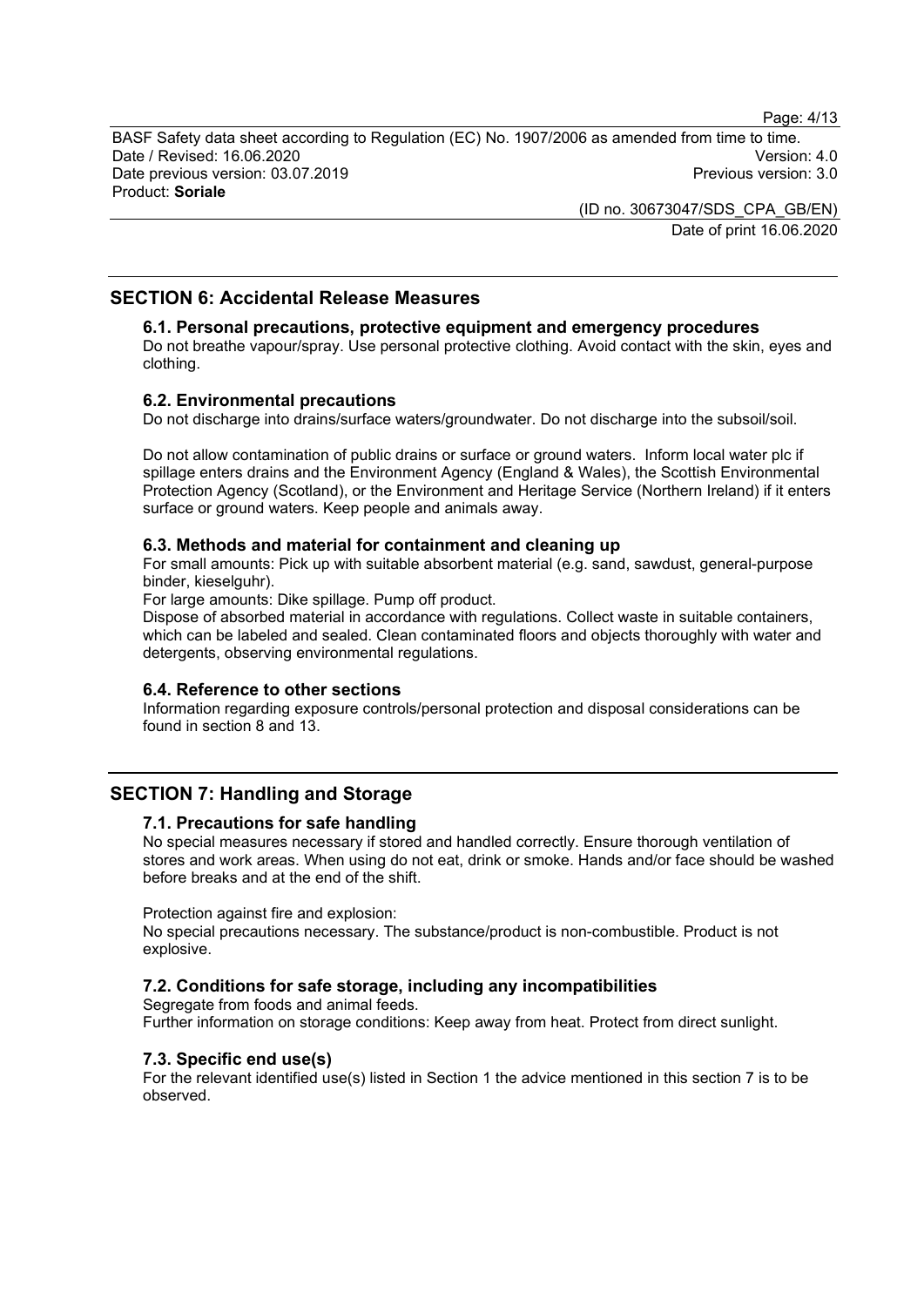Page: 5/13

BASF Safety data sheet according to Regulation (EC) No. 1907/2006 as amended from time to time. Date / Revised: 16.06.2020 Version: 4.0 Date previous version: 03.07.2019 Product: **Soriale**

> (ID no. 30673047/SDS\_CPA\_GB/EN) Date of print 16.06.2020

### **SECTION 8: Exposure Controls/Personal Protection**

#### **8.1. Control parameters**

Components with occupational exposure limits

No occupational exposure limits known.

Refer to the current edition of HSE Guidance Note EH40 Occupational Exposure Limits (United Kingdom). For normal use and handling refer to the product label/leaflet.

#### **8.2. Exposure controls**

Personal protective equipment

Respiratory protection: Respiratory protection not required.

Hand protection:

Suitable chemical resistant safety gloves (EN 374) also with prolonged, direct contact (Recommended: Protective index 6, corresponding > 480 minutes of permeation time according to EN 374): E.g. nitrile rubber (0.4 mm), chloroprene rubber (0.5 mm), butyl rubber (0.7 mm) etc.

Eye protection: Safety glasses with side-shields (frame goggles) (e.g. EN 166)

Body protection:

Body protection must be chosen depending on activity and possible exposure, e.g. apron, protecting boots, chemical-protection suit (according to EN 14605 in case of splashes or EN ISO 13982 in case of dust).

General safety and hygiene measures

Handle in accordance with good industrial hygiene and safety practice. Wearing of closed work clothing is recommended. Store work clothing separately. Keep away from food, drink and animal feeding stuffs.

### **SECTION 9: Physical and Chemical Properties**

### **9.1. Information on basic physical and chemical properties**

| liquid                                                          |
|-----------------------------------------------------------------|
| blue, clear                                                     |
| odourless                                                       |
|                                                                 |
| Not determined due to potential<br>health hazard by inhalation. |
| approx. 6 - 6.5<br>(approx. $20 °C$ )                           |
|                                                                 |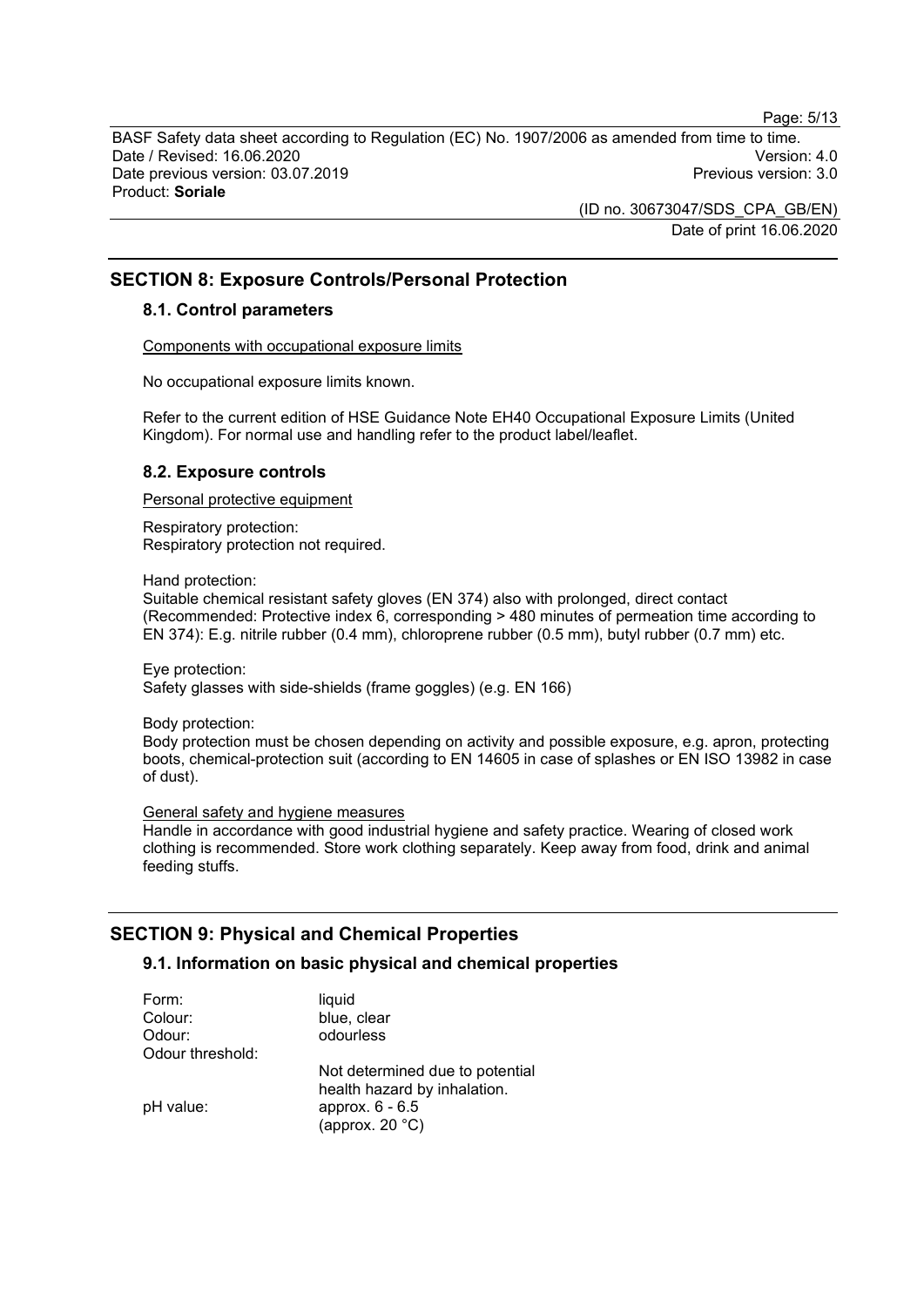Page: 6/13

BASF Safety data sheet according to Regulation (EC) No. 1907/2006 as amended from time to time. Date / Revised: 16.06.2020 Version: 4.0 Date previous version: 03.07.2019 Product: **Soriale**

(ID no. 30673047/SDS\_CPA\_GB/EN)

Date of print 16.06.2020

| Melting point:                                      |                                                                 |  |  |
|-----------------------------------------------------|-----------------------------------------------------------------|--|--|
|                                                     | The product has not been tested.                                |  |  |
| Boiling point:                                      | >100 °C                                                         |  |  |
| Flash point:                                        | >100 °C                                                         |  |  |
| Evaporation rate:                                   |                                                                 |  |  |
|                                                     | not applicable                                                  |  |  |
| Flammability:                                       | not applicable                                                  |  |  |
| Lower explosion limit:                              |                                                                 |  |  |
|                                                     | As a result of our experience with this                         |  |  |
|                                                     | product and our knowledge of its                                |  |  |
|                                                     | composition we do not expect any                                |  |  |
|                                                     | hazard as long as the product is used                           |  |  |
|                                                     | appropriately and in accordance with                            |  |  |
|                                                     | the intended use.                                               |  |  |
| Upper explosion limit:                              |                                                                 |  |  |
|                                                     | As a result of our experience with this                         |  |  |
|                                                     | product and our knowledge of its                                |  |  |
|                                                     | composition we do not expect any                                |  |  |
|                                                     | hazard as long as the product is used                           |  |  |
|                                                     | appropriately and in accordance with                            |  |  |
|                                                     | the intended use.                                               |  |  |
| Ignition temperature:                               |                                                                 |  |  |
|                                                     | Based on the water content the                                  |  |  |
|                                                     | product does not ignite.                                        |  |  |
| Vapour pressure:                                    | approx. 23.4 hPa                                                |  |  |
|                                                     | (20 °C)                                                         |  |  |
|                                                     | Information applies to the solvent.                             |  |  |
| Density:                                            | approx. 1.46 g/cm3                                              |  |  |
|                                                     | (approx. 20 $°C$ )                                              |  |  |
| Relative vapour density (air):                      |                                                                 |  |  |
|                                                     | not applicable                                                  |  |  |
| Solubility in water:                                | miscible                                                        |  |  |
| Partitioning coefficient n-octanol/water (log Kow): |                                                                 |  |  |
|                                                     | not applicable                                                  |  |  |
| Thermal decomposition:                              | No decomposition if stored and handled as prescribed/indicated. |  |  |
| Viscosity, kinematic:                               | approx. 3.36 mm2/s                                              |  |  |
|                                                     | (40 °C)                                                         |  |  |
| Explosion hazard:                                   | not explosive                                                   |  |  |
| Fire promoting properties:                          | not fire-propagating                                            |  |  |

### **9.2. Other information**

Other Information: If necessary, information on other physical and chemical parameters is indicated in this section.

### **SECTION 10: Stability and Reactivity**

### **10.1. Reactivity**

No hazardous reactions if stored and handled as prescribed/indicated.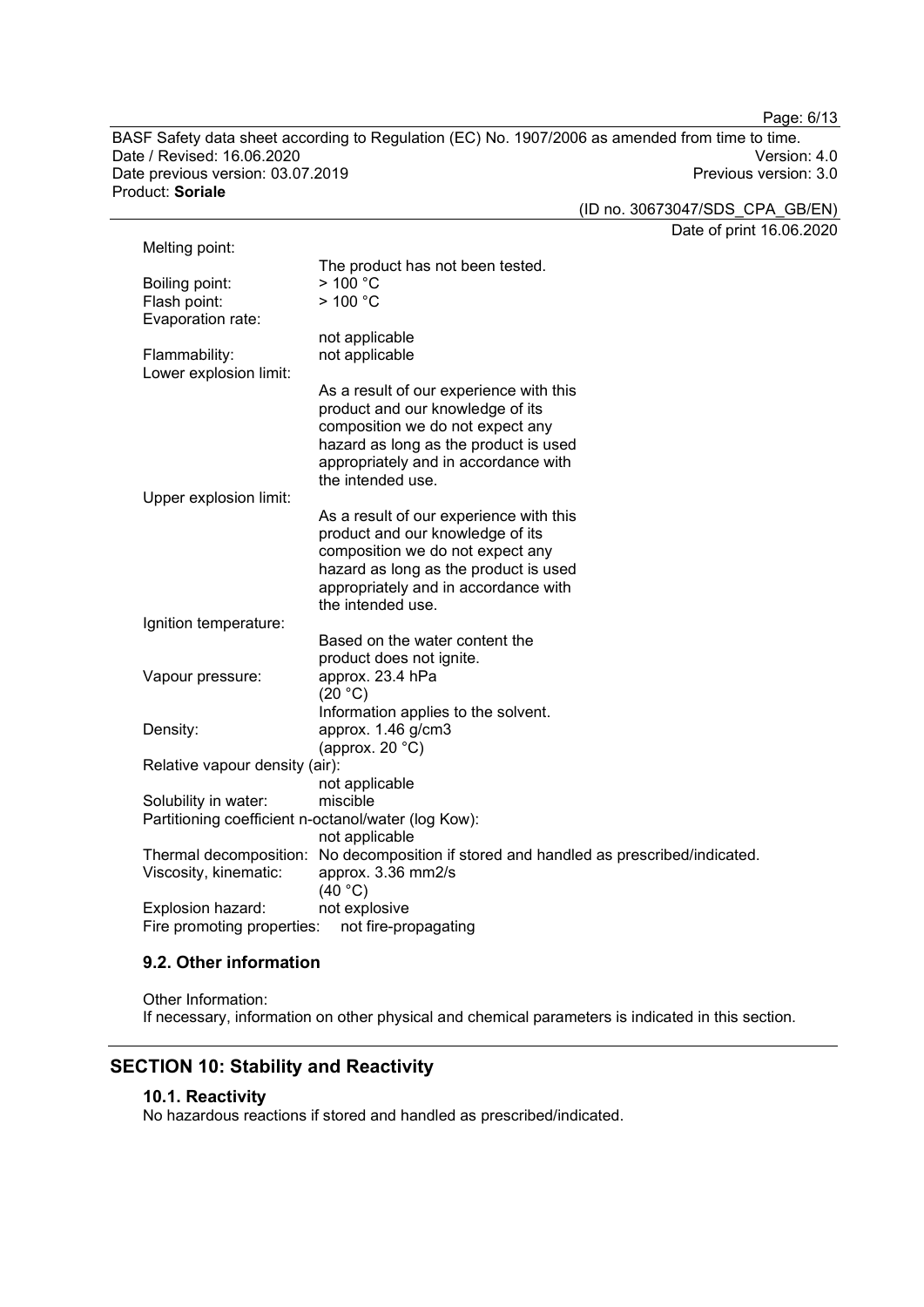Page: 7/13

BASF Safety data sheet according to Regulation (EC) No. 1907/2006 as amended from time to time. Date / Revised: 16.06.2020 Version: 4.0 Date previous version: 03.07.2019 Product: **Soriale**

(ID no. 30673047/SDS\_CPA\_GB/EN)

Date of print 16.06.2020

### **10.2. Chemical stability**

The product is stable if stored and handled as prescribed/indicated.

### **10.3. Possibility of hazardous reactions**

No hazardous reactions if stored and handled as prescribed/indicated.

### **10.4. Conditions to avoid**

See SDS section 7 - Handling and storage.

### **10.5. Incompatible materials**

Substances to avoid: strong acids, strong bases, strong oxidizing agents

### **10.6. Hazardous decomposition products**

Hazardous decomposition products: No hazardous decomposition products if stored and handled as prescribed/indicated.

### **SECTION 11: Toxicological Information**

### **11.1. Information on toxicological effects**

#### Acute toxicity

Assessment of acute toxicity: Virtually nontoxic after a single ingestion. Virtually nontoxic by inhalation. Virtually nontoxic after a single skin contact.

Experimental/calculated data: LD50 (oral): > 5,000 mg/kg

LC50 (by inhalation): > 5.05 mg/l

LD50 (dermal): > 4,000 mg/kg

#### Irritation

Assessment of irritating effects: Not irritating to the skin. Not irritating to the eyes.

Experimental/calculated data: Skin corrosion/irritation: non-irritant

Serious eye damage/irritation: non-irritant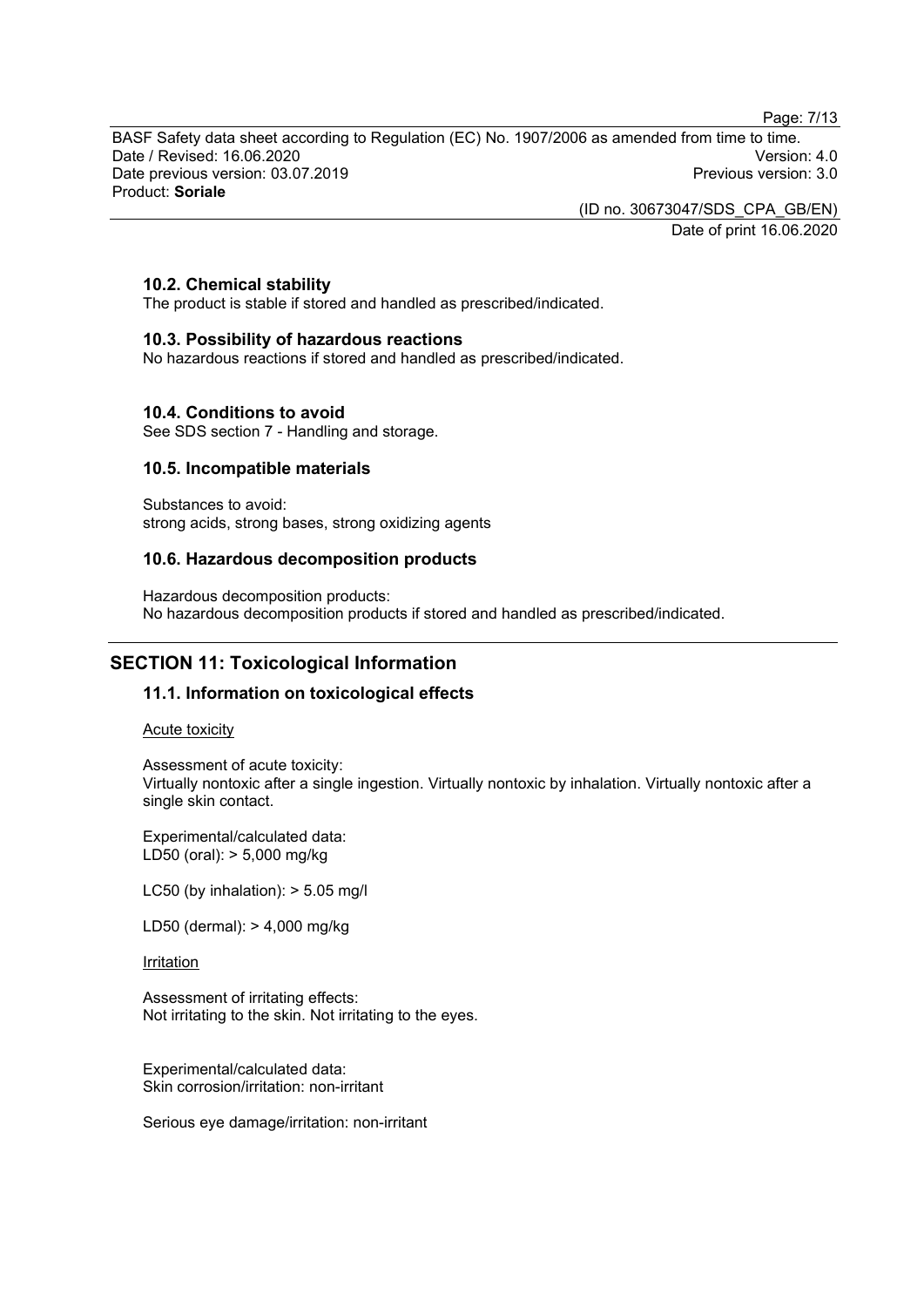Page: 8/13

BASF Safety data sheet according to Regulation (EC) No. 1907/2006 as amended from time to time. Date / Revised: 16.06.2020 Version: 4.0 Date previous version: 03.07.2019 Product: **Soriale**

(ID no. 30673047/SDS\_CPA\_GB/EN)

Date of print 16.06.2020

#### Respiratory/Skin sensitization

Assessment of sensitization: There is no evidence of a skin-sensitizing potential.

Experimental/calculated data: Non-sensitizing.

#### Germ cell mutagenicity

#### Assessment of mutagenicity:

The product has not been tested. The statement has been derived from the properties of the individual components. Mutagenicity tests revealed no genotoxic potential.

#### **Carcinogenicity**

#### Assessment of carcinogenicity:

The product has not been tested. The statement has been derived from the properties of the individual components. The results of various animal studies gave no indication of a carcinogenic effect.

#### Reproductive toxicity

#### Assessment of reproduction toxicity:

The product has not been tested. The statement has been derived from the properties of the individual components. The results of animal studies gave no indication of a fertility impairing effect.

#### Developmental toxicity

#### Assessment of teratogenicity:

The product has not been tested. The statement has been derived from the properties of the individual components. Animal studies gave no indication of a developmental toxic effect at doses that were not toxic to the parental animals.

#### Specific target organ toxicity (single exposure)

#### Assessment of STOT single:

Based on the available information there is no specific target organ toxicity to be expected after a single exposure.

Remarks: The product has not been tested. The statement has been derived from the properties of the individual components.

#### Repeated dose toxicity and Specific target organ toxicity (repeated exposure)

#### Assessment of repeated dose toxicity:

The product has not been tested. The statement has been derived from the properties of the individual components. No substance-specific organtoxicity was observed after repeated administration to animals.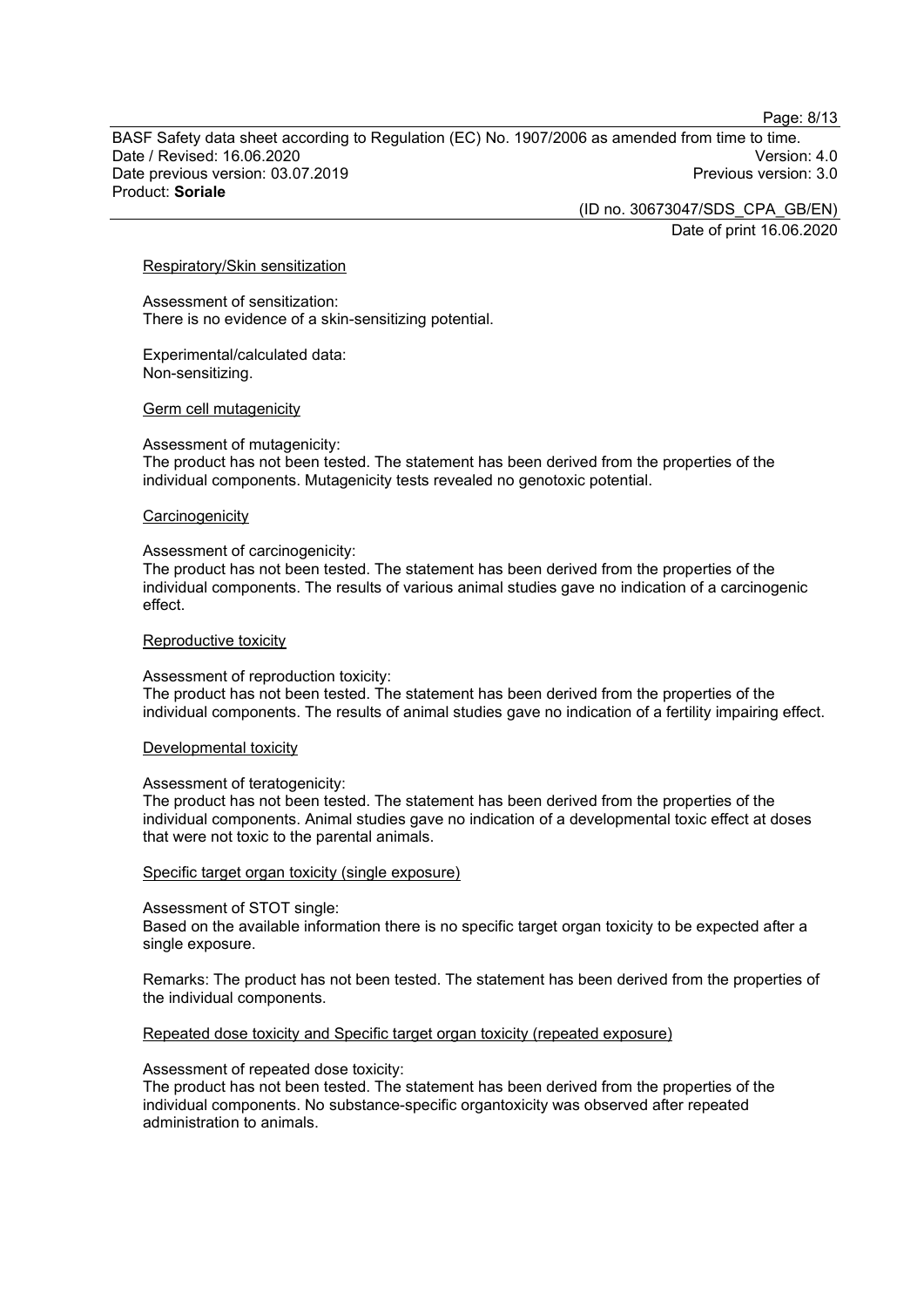Page: 9/13

BASF Safety data sheet according to Regulation (EC) No. 1907/2006 as amended from time to time. Date / Revised: 16.06.2020 Version: 4.0 Date previous version: 03.07.2019 Product: **Soriale**

> (ID no. 30673047/SDS\_CPA\_GB/EN) Date of print 16.06.2020

Aspiration hazard

No aspiration hazard expected. The product has not been tested. The statement has been derived from the properties of the individual components.

Other relevant toxicity information

Misuse can be harmful to health.

### **SECTION 12: Ecological Information**

#### **12.1. Toxicity**

Assessment of aquatic toxicity: There is a high probability that the product is not acutely harmful to aquatic organisms.

Toxicity to fish: LC50 (96 h) > 340 mg/l, Oncorhynchus mykiss

Aquatic invertebrates: EC50 (48 h) > 340 mg/l, Daphnia magna

Aquatic plants: No data available.

#### **12.2. Persistence and degradability**

Assessment biodegradation and elimination (H2O): Not readily biodegradable (by OECD criteria).

#### **12.3. Bioaccumulative potential**

Assessment bioaccumulation potential: The product has not been tested.

#### **12.4. Mobility in soil**

Assessment transport between environmental compartments: Adsorption in soil: low mobility in soil

#### **12.5. Results of PBT and vPvB assessment**

The product does not contain a substance fulfilling the PBT (persistent/bioaccumulative/toxic) criteria or the vPvB (very persistent/very bioaccumulative) criteria.

### **12.6. Other adverse effects**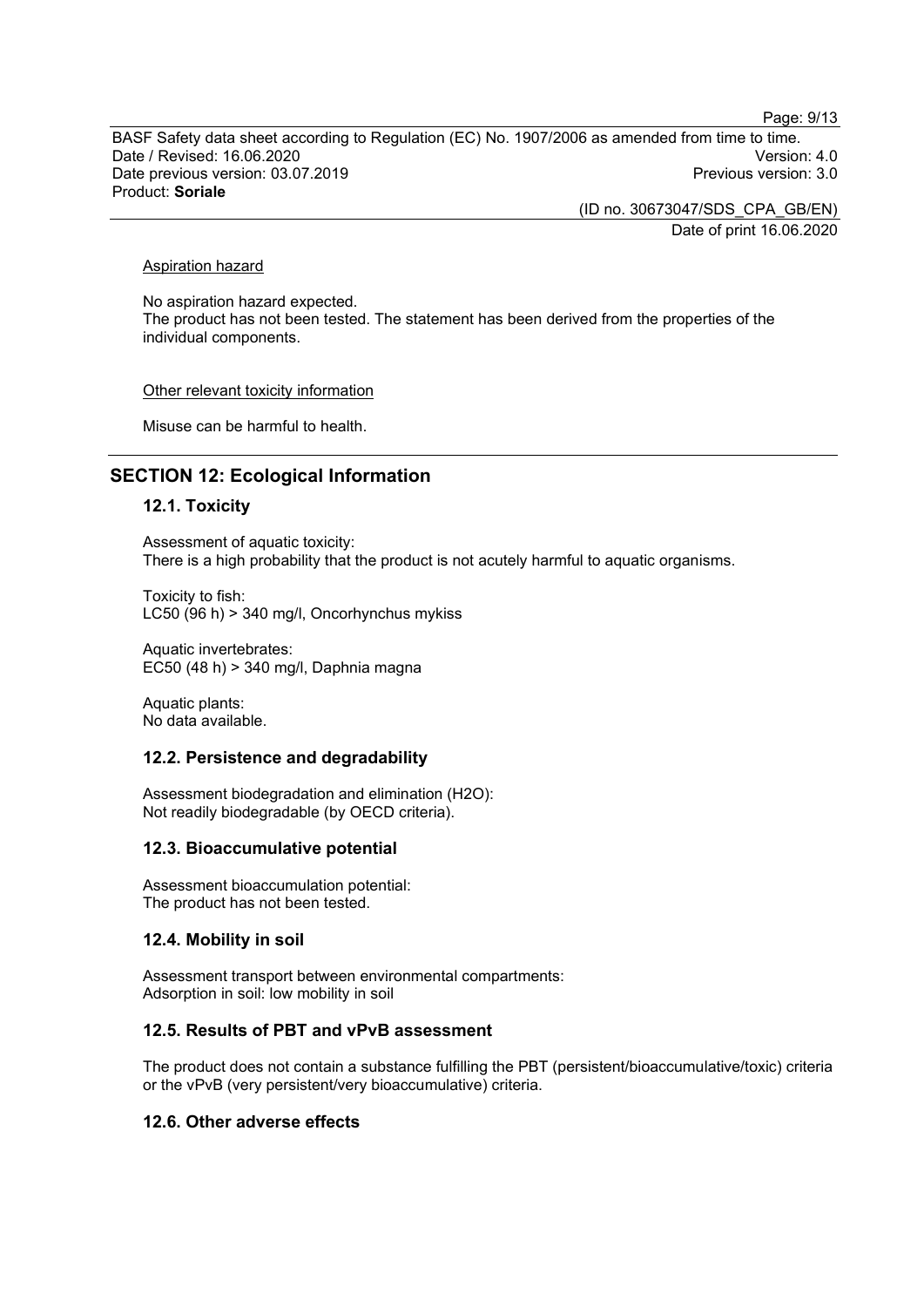Page: 10/13

BASF Safety data sheet according to Regulation (EC) No. 1907/2006 as amended from time to time. Date / Revised: 16.06.2020 Version: 4.0 Date previous version: 03.07.2019 Product: **Soriale**

> (ID no. 30673047/SDS\_CPA\_GB/EN) Date of print 16.06.2020

The product does not contain substances that are listed in Regulation (EC) 1005/2009 on substances that deplete the ozone layer.

### **12.7. Additional information**

Other ecotoxicological advice: Do not discharge product into the environment without control.

### **SECTION 13: Disposal Considerations**

### **13.1. Waste treatment methods**

Must be disposed of or incinerated in accordance with local regulations.

The UK Environmental Protection (Duty of Care) Regulations (EP) and amendments should be noted (United Kingdom).

Contaminated packaging: Contaminated packaging should be emptied as far as possible and disposed of in the same manner as the substance/product.

### **SECTION 14: Transport Information**

#### **Land transport**

#### ADR

| UN number:<br>UN proper shipping name:<br>Transport hazard class(es):<br>Packing group:<br>Environmental hazards:<br>Special precautions for<br>user | Not classified as a dangerous good under transport regulations<br>Not applicable<br>Not applicable<br>Not applicable<br>Not applicable<br>Not applicable<br>None known |
|------------------------------------------------------------------------------------------------------------------------------------------------------|------------------------------------------------------------------------------------------------------------------------------------------------------------------------|
| <b>RID</b>                                                                                                                                           |                                                                                                                                                                        |
| UN number:<br>UN proper shipping name:<br>Transport hazard class(es):<br>Packing group:<br>Environmental hazards:<br>Special precautions for         | Not classified as a dangerous good under transport regulations<br>Not applicable<br>Not applicable<br>Not applicable<br>Not applicable<br>Not applicable<br>None known |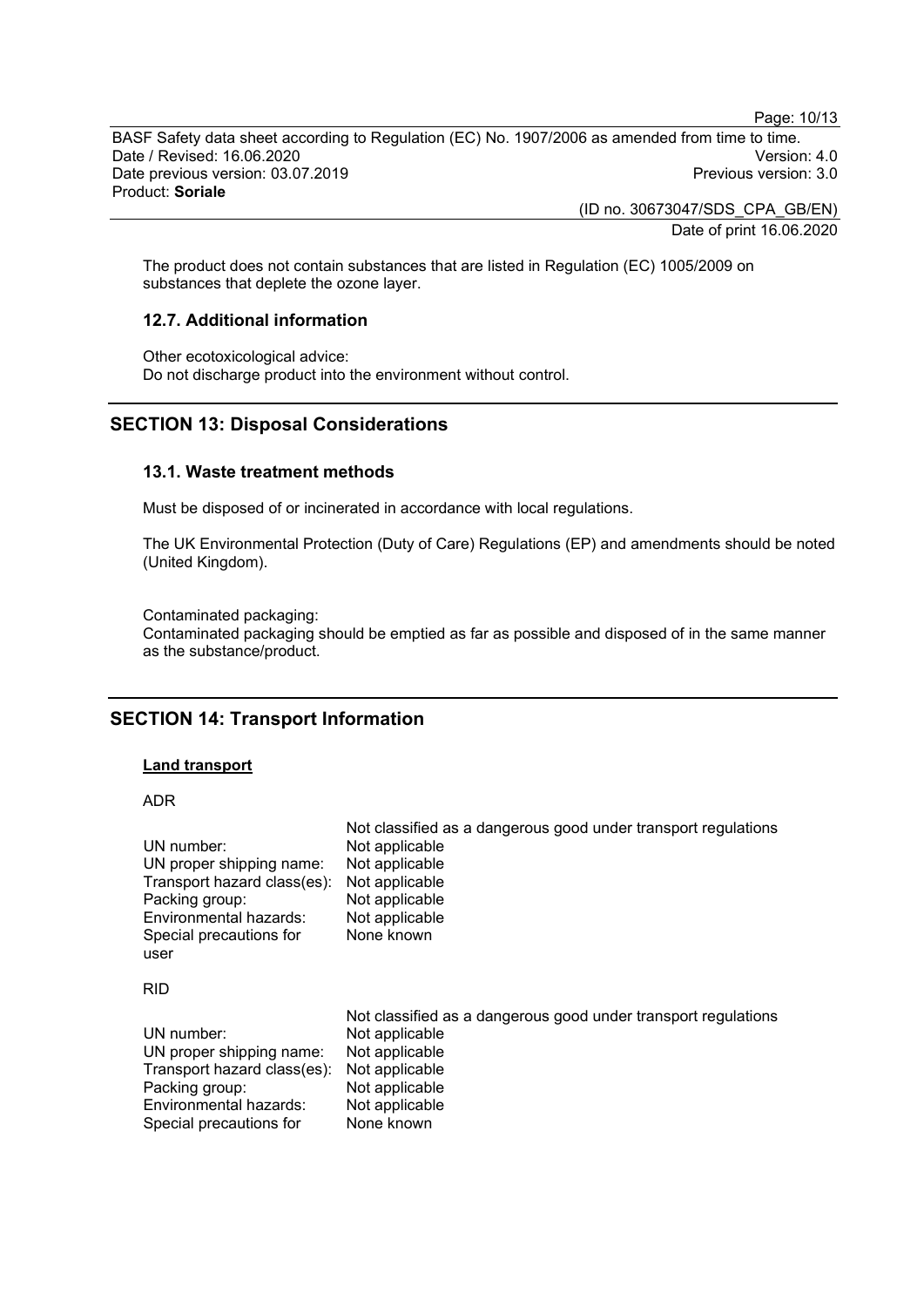Page: 11/13

BASF Safety data sheet according to Regulation (EC) No. 1907/2006 as amended from time to time. Date / Revised: 16.06.2020 Version: 4.0 Date previous version: 03.07.2019 Product: **Soriale**

(ID no. 30673047/SDS\_CPA\_GB/EN)

Date of print 16.06.2020

user

#### **Inland waterway transport** ADN

Not classified as a dangerous good under transport regulations UN number: Not applicable<br>UN proper shipping name: Not applicable UN proper shipping name: Not applicable<br>Transport hazard class(es): Not applicable Transport hazard class(es): Not applicable Packing group: Not applicable<br>
Environmental hazards: Not applicable Environmental hazards: Special precautions for None known

Transport in inland waterway vessel Not evaluated

### **Sea transport**

#### IMDG

user:

|                                            | The chapellied as a daily shows you all don't alloper they allowed |
|--------------------------------------------|--------------------------------------------------------------------|
| UN number:                                 | Not applicable                                                     |
| UN proper shipping name:                   | Not applicable                                                     |
| Transport hazard class(es): Not applicable |                                                                    |
| Packing group:                             | Not applicable                                                     |
| Environmental hazards:                     | Not applicable                                                     |
| Special precautions for                    | None known                                                         |
| user                                       |                                                                    |
|                                            |                                                                    |

### **Air transport**

#### IATA/ICAO

UN number: Not applicable<br>UN proper shipping name: Not applicable UN proper shipping name: Not applicable<br>Transport hazard class(es): Not applicable Transport hazard class(es): Not applicable<br>Packing group: Not applicable Packing group: Not applicable<br>
Environmental hazards: Not applicable Environmental hazards: Special precautions for user

Not classified as a dangerous good under transport regulations None known

Not classified as a dangerous good under transport regulations

### **14.1. UN number**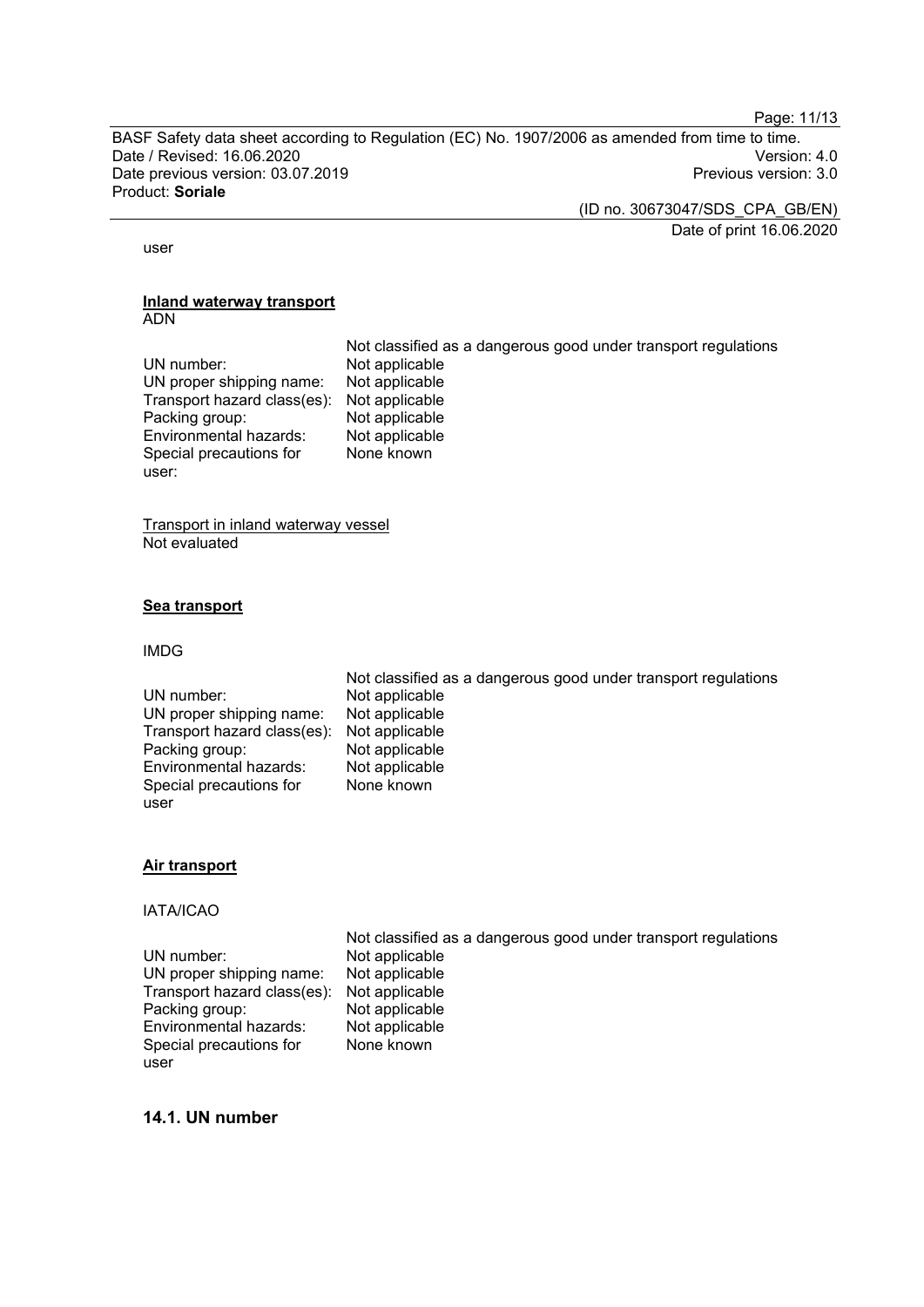Page: 12/13

BASF Safety data sheet according to Regulation (EC) No. 1907/2006 as amended from time to time. Date / Revised: 16.06.2020 Version: 4.0 Date previous version: 03.07.2019 Product: **Soriale**

(ID no. 30673047/SDS\_CPA\_GB/EN)

Date of print 16.06.2020

See corresponding entries for "UN number" for the respective regulations in the tables above.

#### **14.2. UN proper shipping name**

See corresponding entries for "UN proper shipping name" for the respective regulations in the tables above.

#### **14.3. Transport hazard class(es)**

See corresponding entries for "Transport hazard class(es)" for the respective regulations in the tables above.

#### **14.4. Packing group**

See corresponding entries for "Packing group" for the respective regulations in the tables above.

#### **14.5. Environmental hazards**

See corresponding entries for "Environmental hazards" for the respective regulations in the tables above.

#### **14.6. Special precautions for user**

See corresponding entries for "Special precautions for user" for the respective regulations in the tables above.

#### **14.7. Transport in bulk according to Annex II of MARPOL and the IBC Code**

| Not evaluated |
|---------------|
| Not evaluated |
| Not evaluated |
| Not evaluated |
| Not evaluated |
|               |

### **SECTION 15: Regulatory Information**

### **15.1. Safety, health and environmental regulations/legislation specific for the substance or mixture**

Directive 2012/18/EU - Control of Major Accident Hazards involving dangerous substances (EU): Listed in above regulation: no

If other regulatory information applies that is not already provided elsewhere in this safety data sheet, then it is described in this subsection.

This product is classified under the European CLP Regulation. (United Kingdom) The data should be considered when making any assessment under the Control of Substances Hazardous to Health Regulations (COSHH), and related guidance, for example, 'COSHH Essentials' (United Kingdom).

#### **15.2. Chemical Safety Assessment**

Advice on product handling can be found in sections 7 and 8 of this safety data sheet.